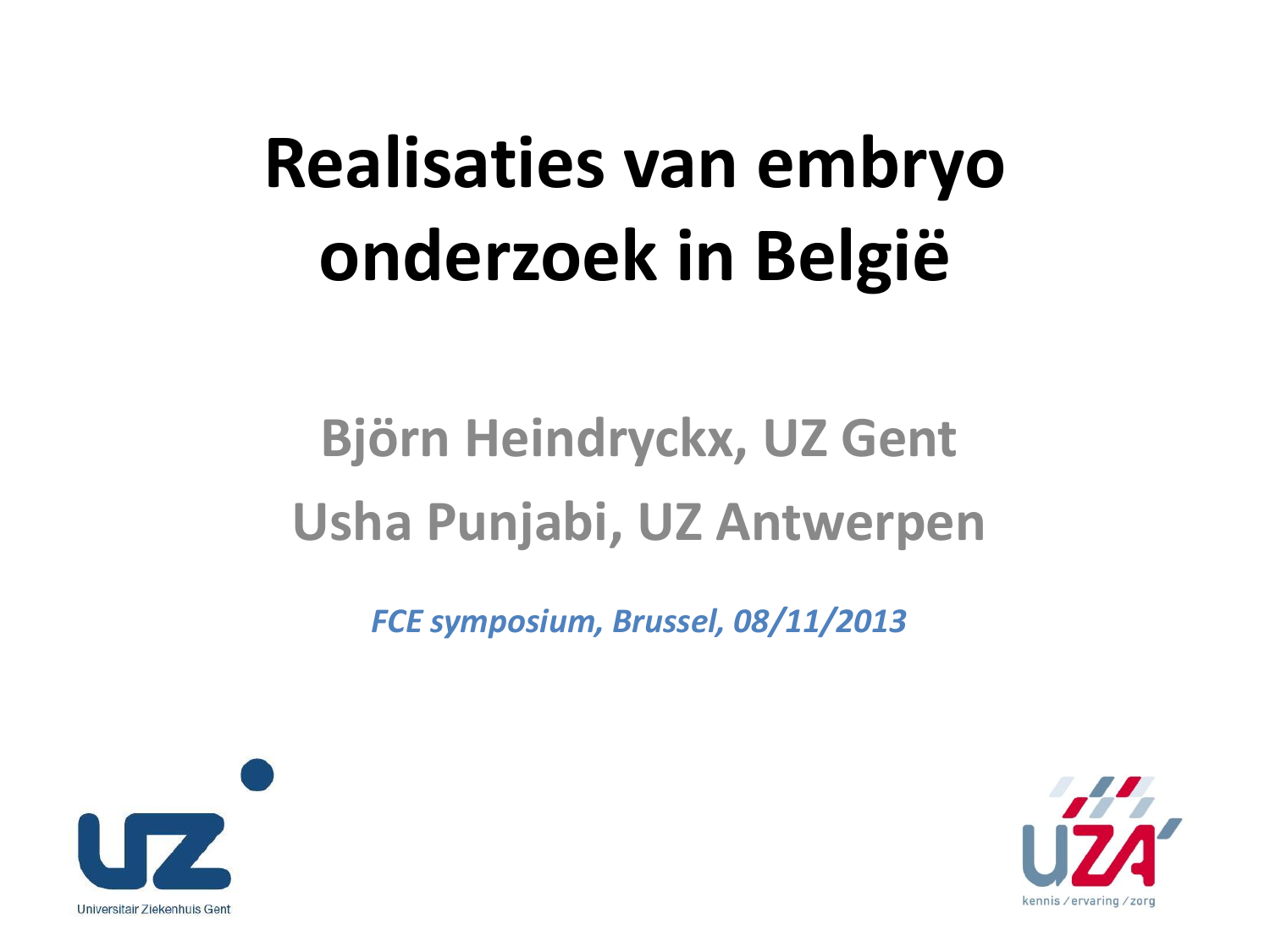



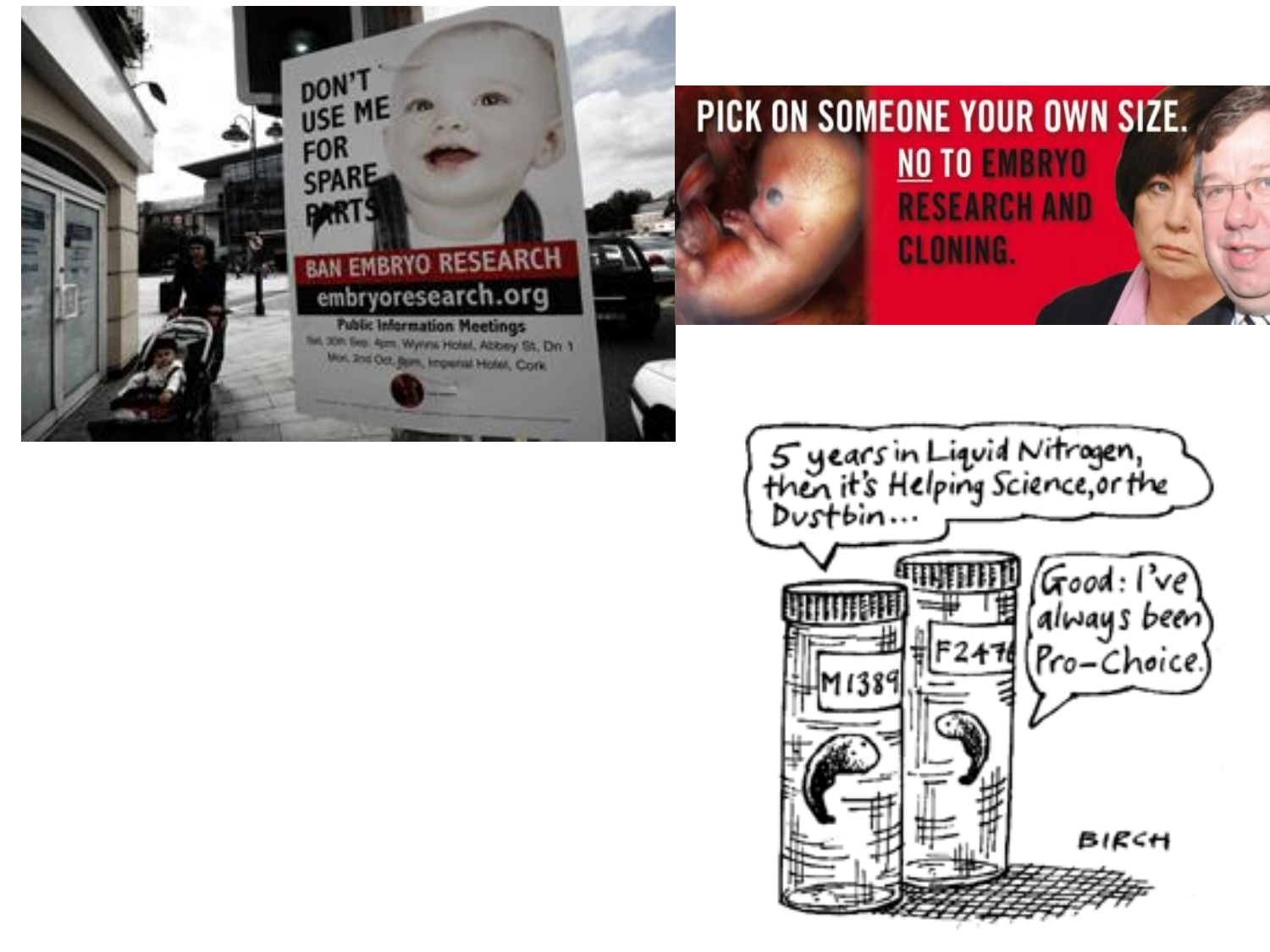- **E**Belgium: research on embryos: law since 11 May 2003
- **Lederal Commission for medical and scientific** research on Embryo's *in vitro* (FCE) established and functional since 6 juni 2006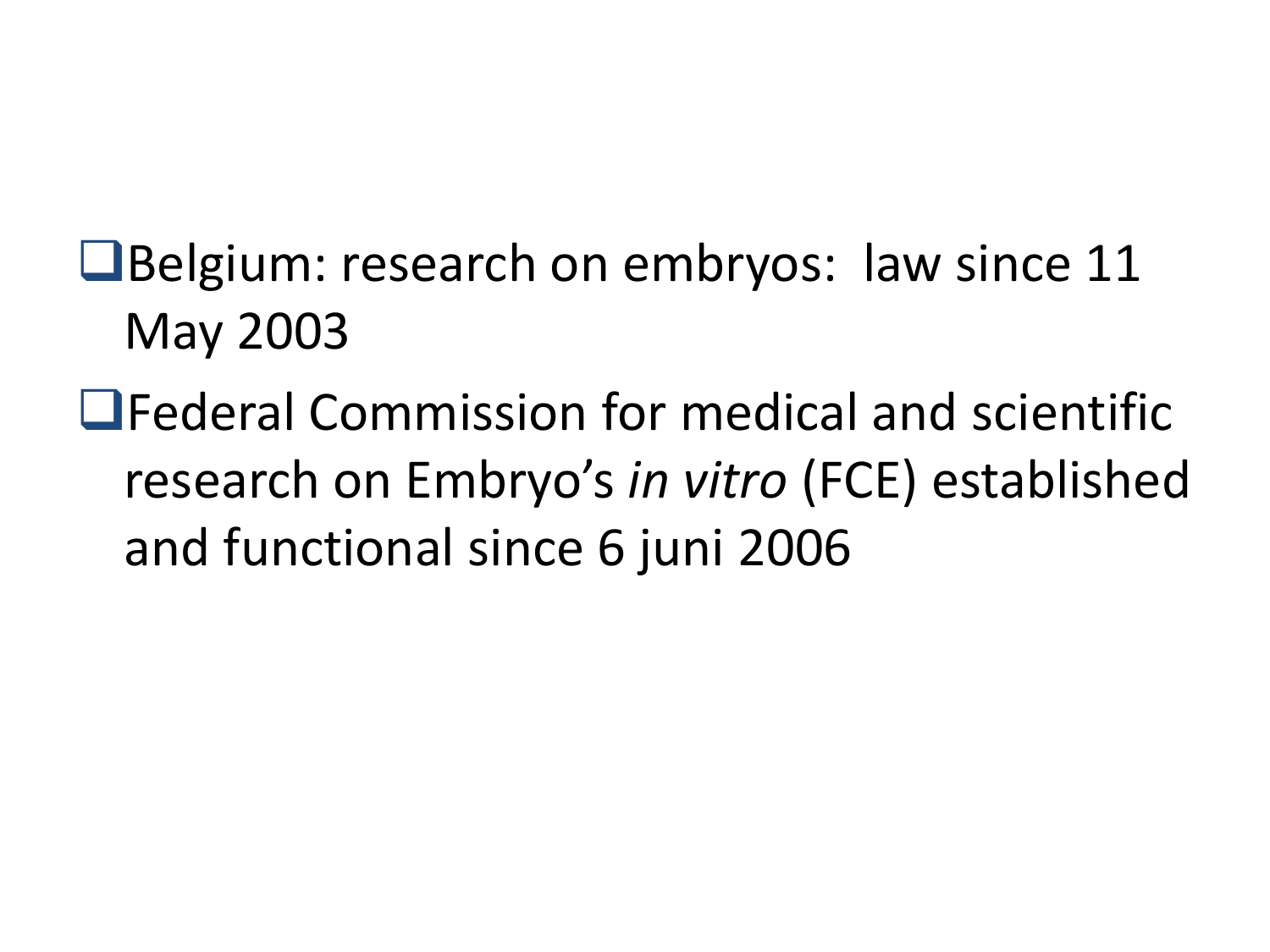# Projects 2003 - 2006

Information was collected from all IVF centres regarding research carried out on embryo's in vitro between 2003 – 2006

 $\Box$  No advice on these research projects by FCE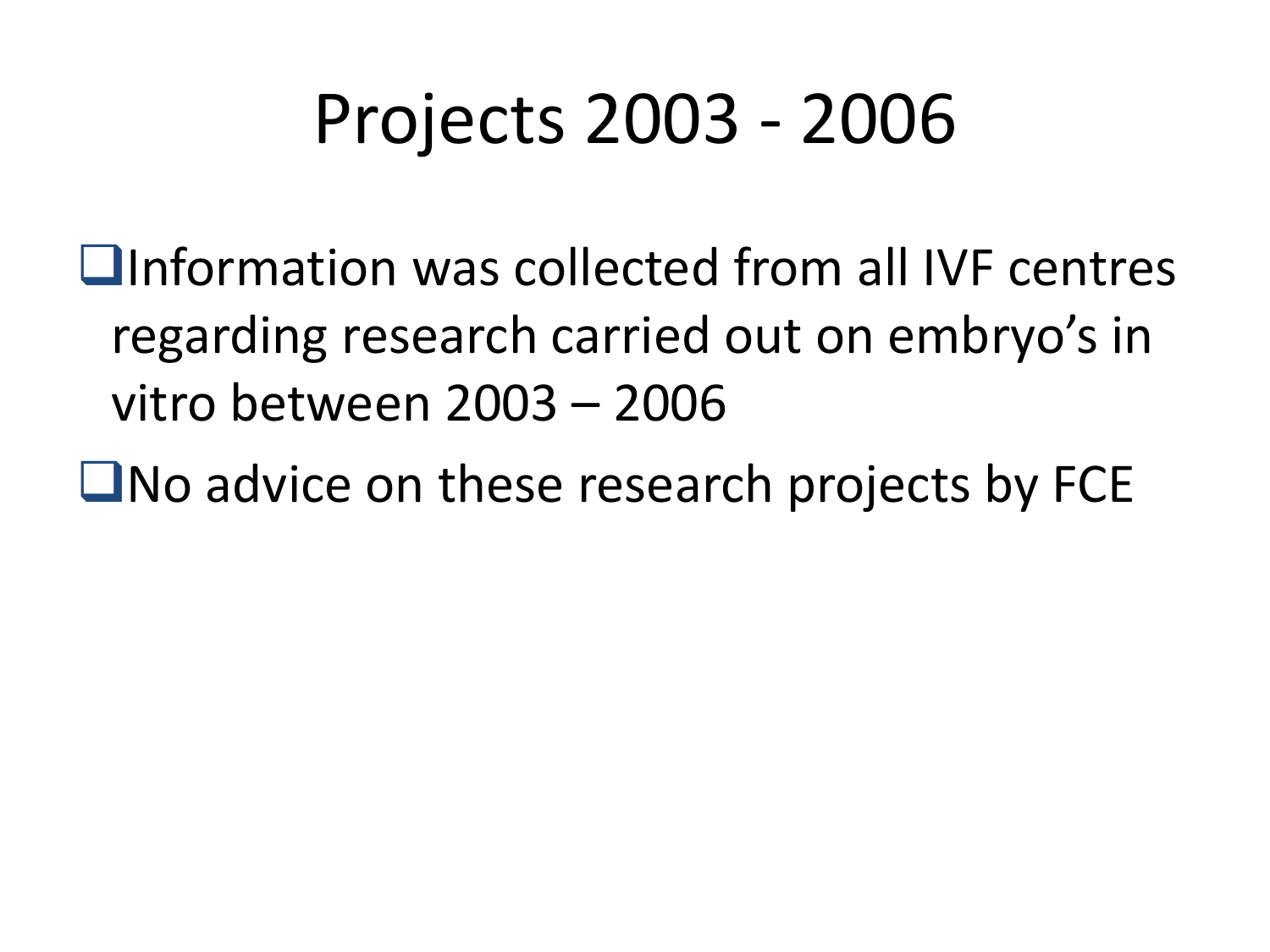# Broad areas of research carried out for projects 2003 – 2006 (n= 29)

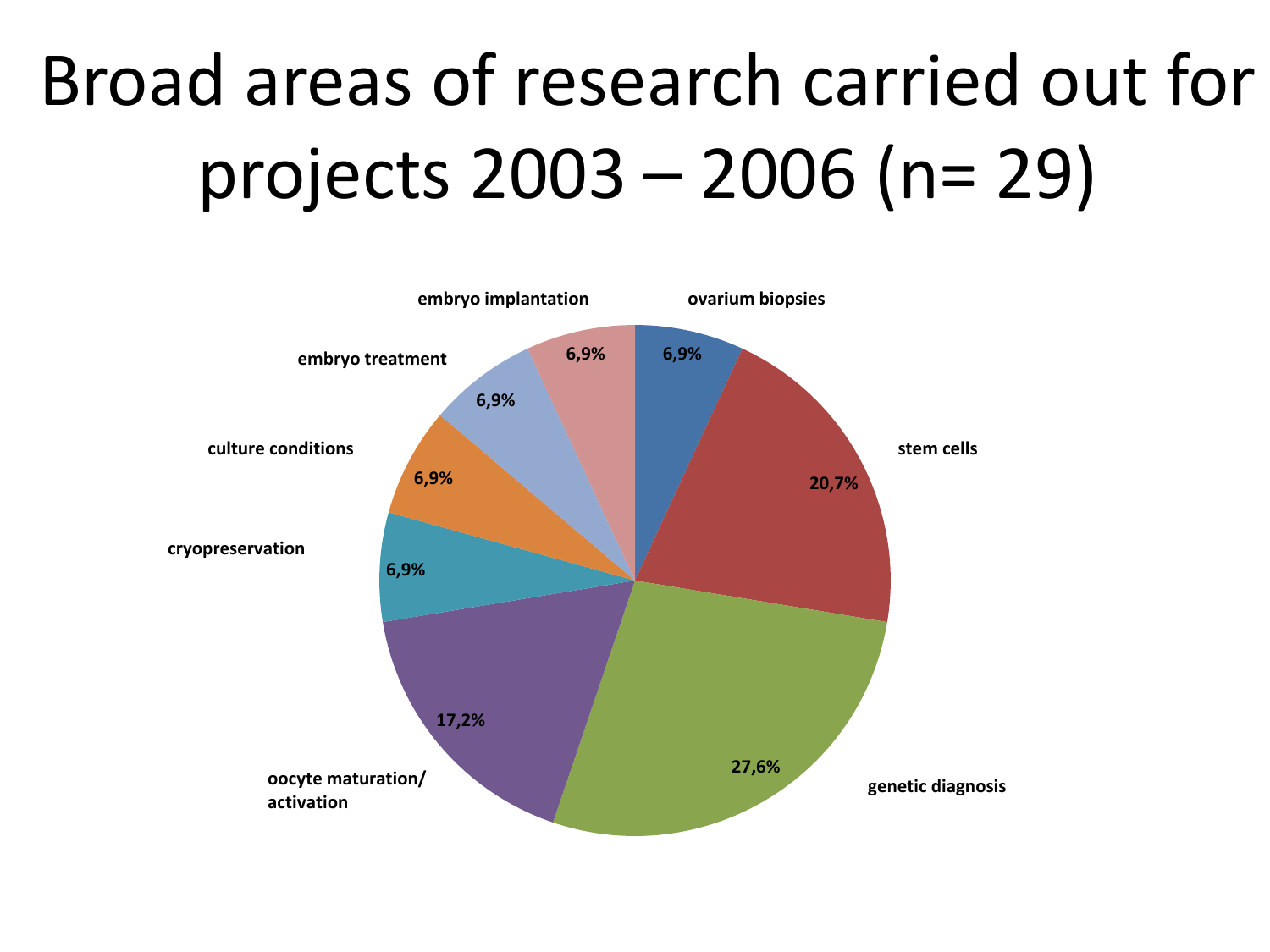# Projects 2006 - 2012

- $\Box$  Between 2006 2012 a total of 47 projects were submitted and discussed
- **□3/47: continuations**
- **■**Submitted proposals mainly from University centres:

| $\blacktriangleright$ ULB: 5 |
|------------------------------|
| $\triangle$ UZA: 3           |
| $\triangleright$ ULG: 1      |
|                              |

- *Remarks:* 1 study multicentric (3)
	- 1 application from non-University IVF centre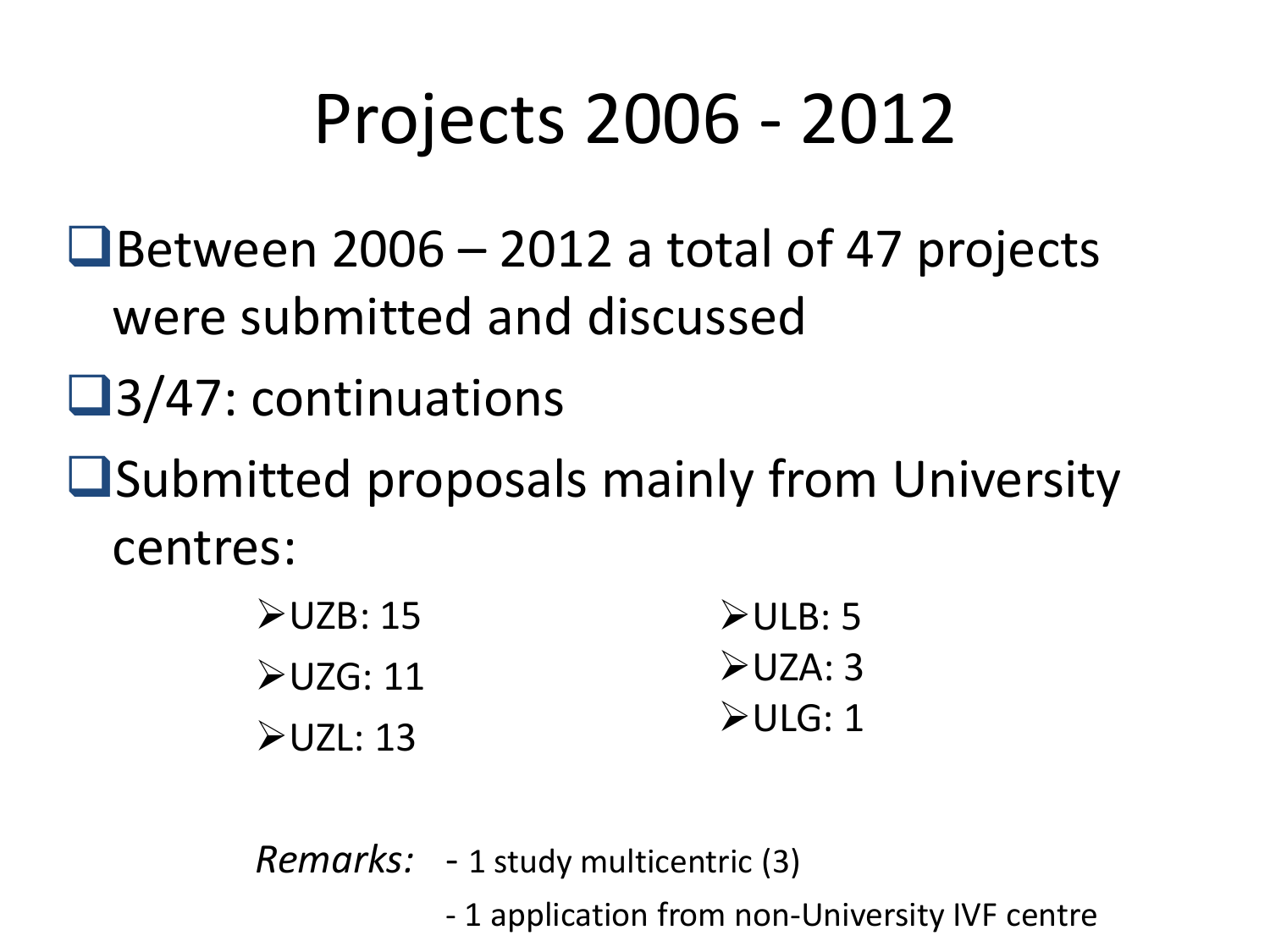#### 47 projects submitted 2006-2012

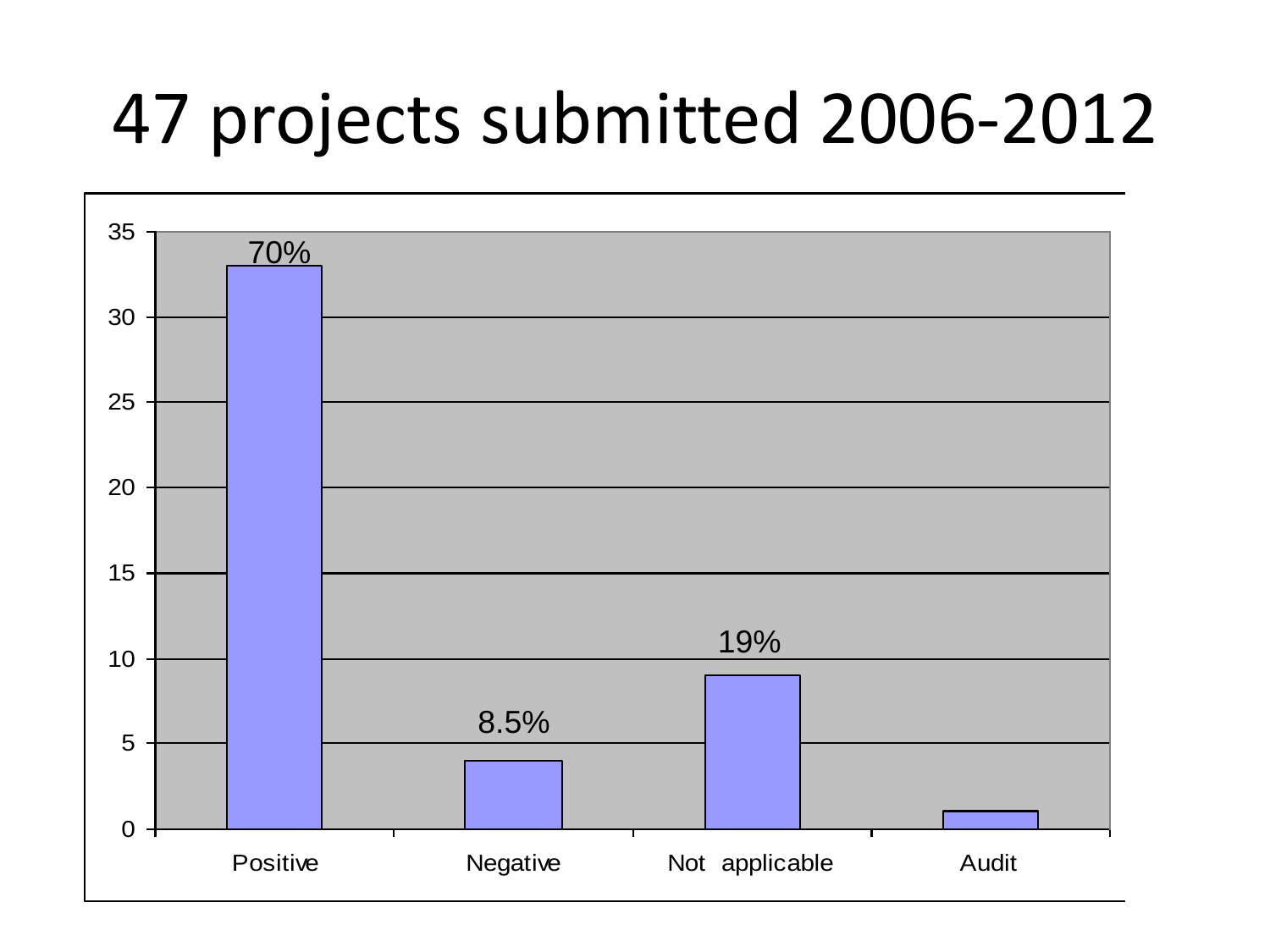#### Negative evaluation

#### $\Box$ 4 projects:

- Lack of scientific motivation (2)
- Inappropriate IC (1)
- Lack of local EC approval/non-university setting (1) *Remark: only 1 was resubmitted and approved*

■Audit: no local EC approval/study started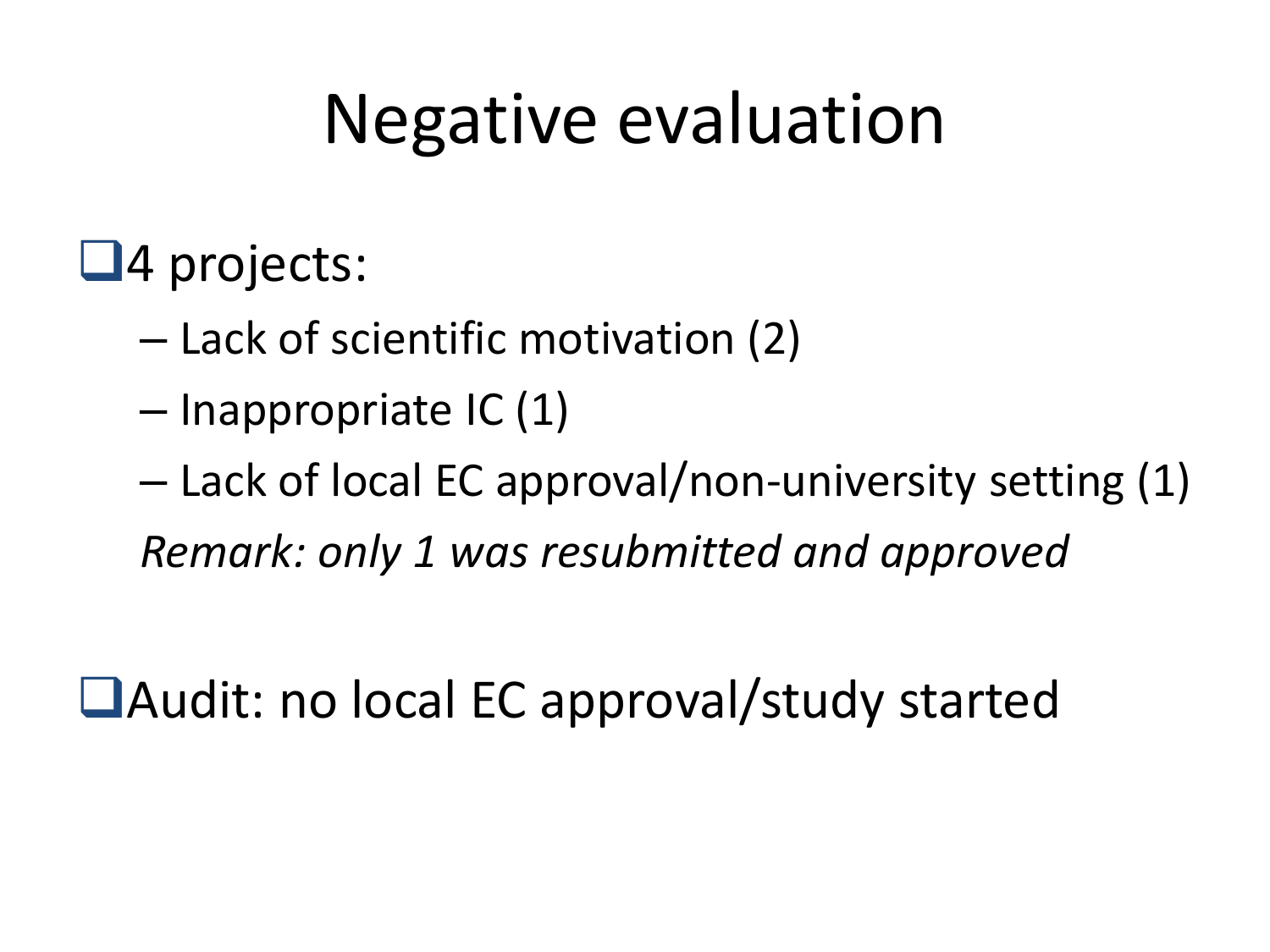# Embryo Law: not applicable

#### $\Box$ 9 projects:

- Using established and published protocols according to ESHRE guidelines
- For example:
	- Slow freezing vs. vitrification
	- Day 2 vs. day 5 transfer
	- Comparing culture media

*Remark:* Endpoint always pregnancies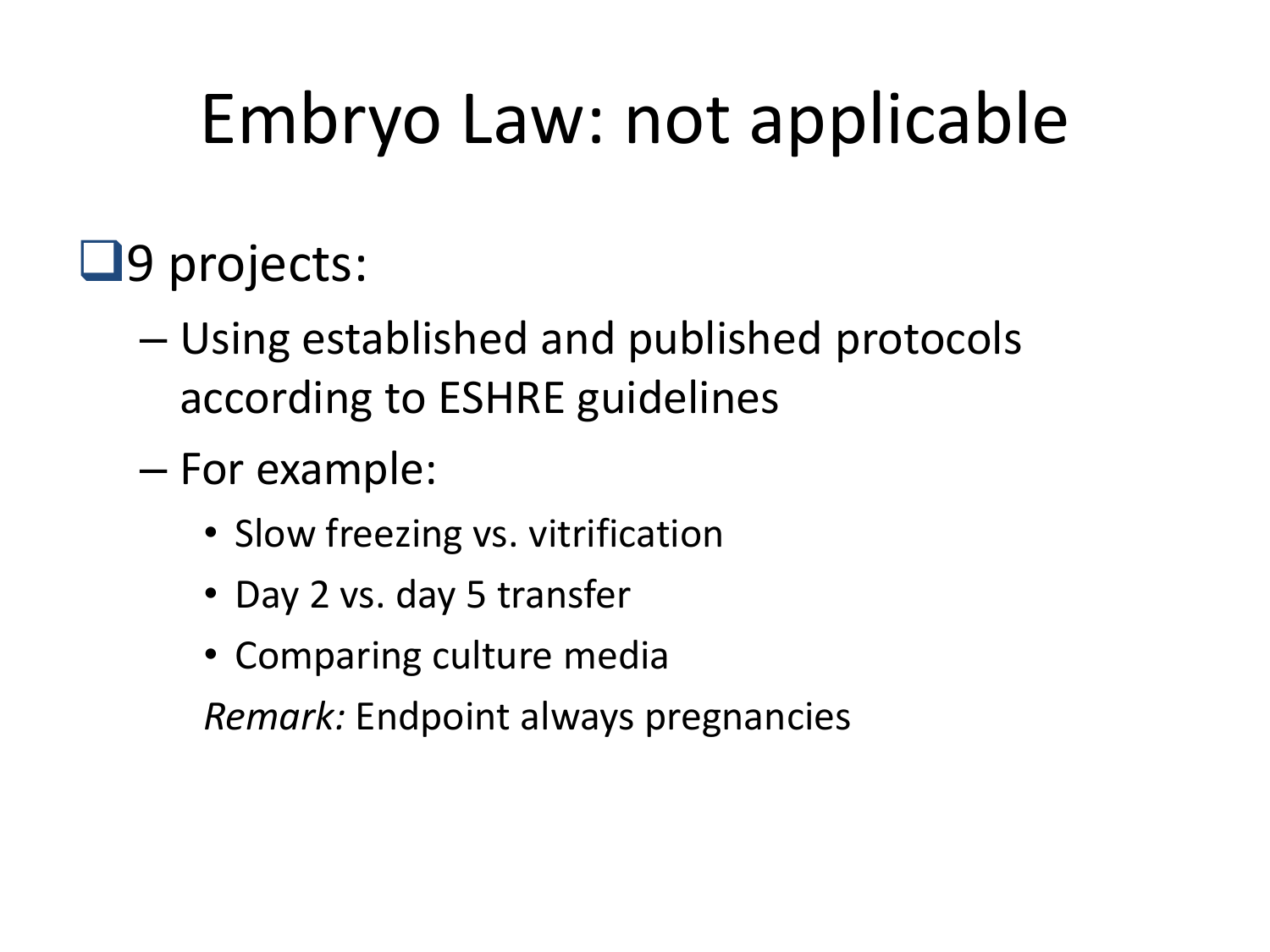# Positive approval: 2006 – 2012 (n= 33)

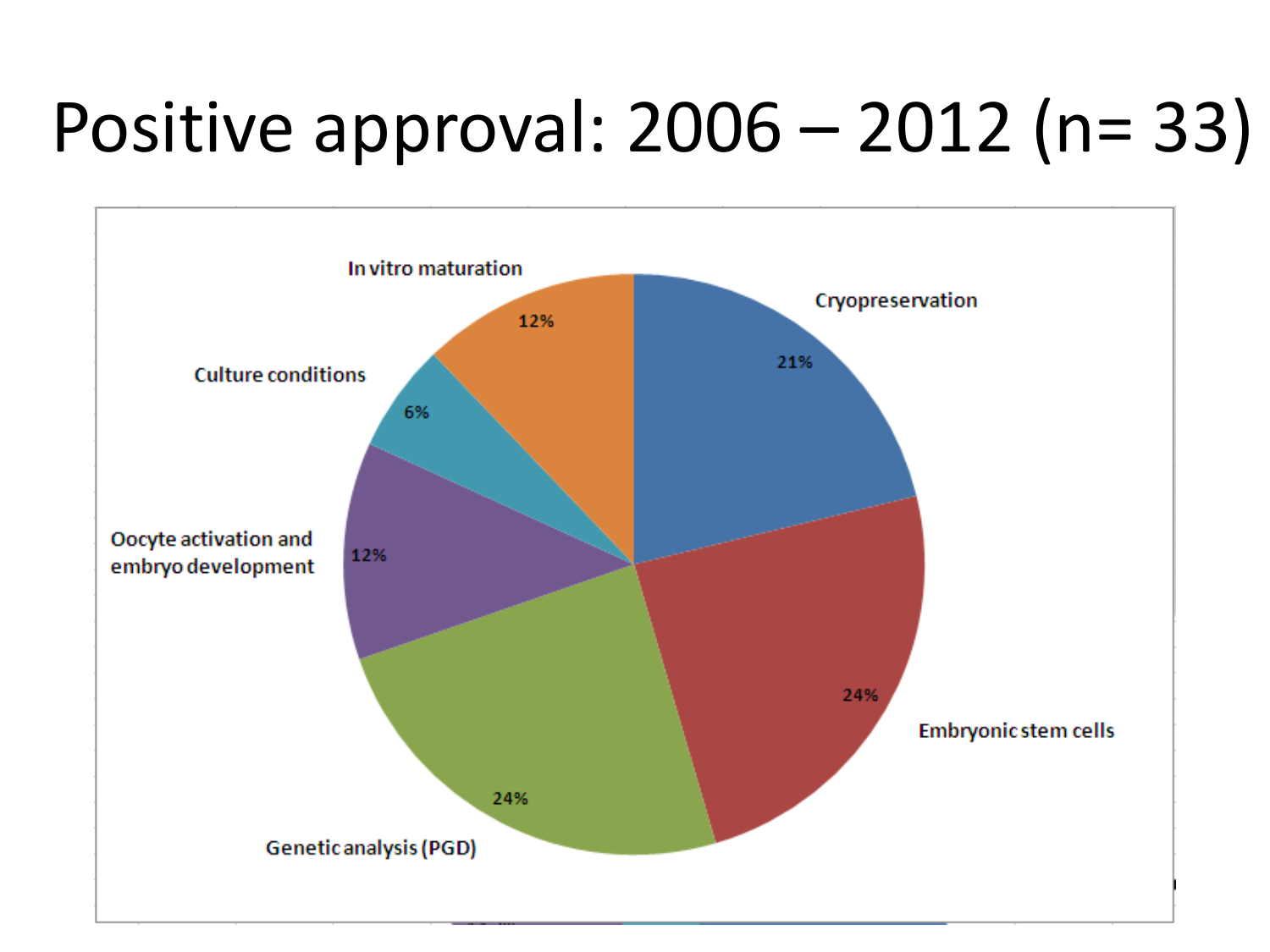

**Cell Stem Cell, 2011:**

-**Class 1: human development**

-**Class 2: embryonic stem cells**

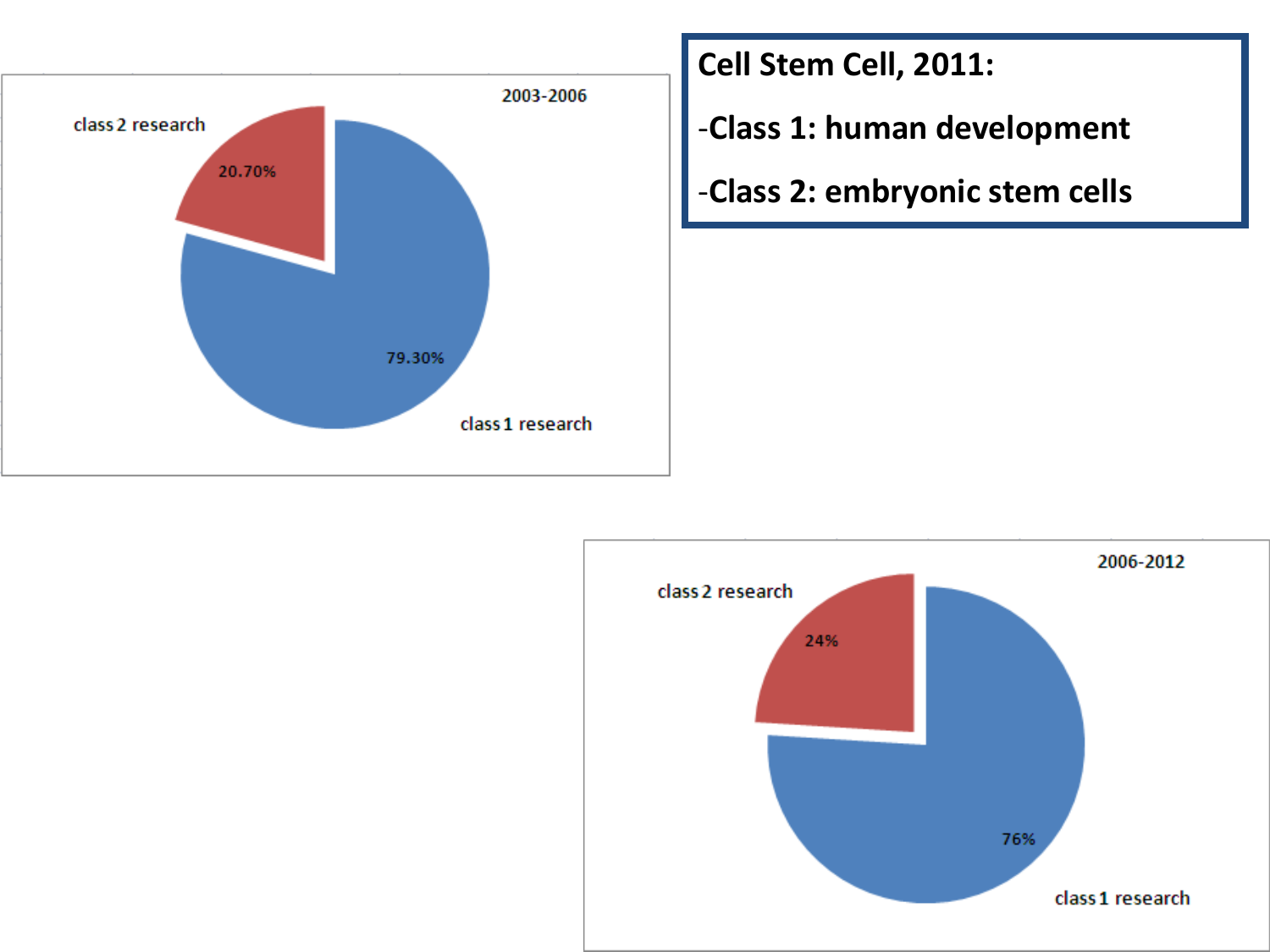## Type of embryos

2006-2007: mostly no estimation of embryos to be used

2008: estimation necessary

2009: estimation necessary (2 categories: created vs. supernumerary)

 $\geq$  2010: estimation necessary according to 4 categories:

| Catégorie d'embryons                              | $Ière$ année            | $2^{i\hat{e}me}$ année | $3ième$ année | $A^{i\hat{e}me}$ année |
|---------------------------------------------------|-------------------------|------------------------|---------------|------------------------|
| Categorie van embryo's                            | $Iste$ jaar             | $2^{de}$ jaar          | $3^{de}$ jaar | $4^{de}$ jaar          |
| Embryons frais créés pour la recherche            | Enkele                  |                        |               |                        |
| Verse embryo's gecreëerde voor het onderzoek      | (5 <sub>per gen</sub> ) |                        |               |                        |
|                                                   |                         |                        |               |                        |
| Embryons congelés créés pour la recherche         |                         |                        |               |                        |
| Ingevroren Embryo's gecreëerde voor het onderzoek |                         |                        |               |                        |
|                                                   |                         |                        |               |                        |
| Embryons frais surnuméraires                      |                         |                        |               |                        |
| Verse en <b>boventallige</b> embryo's             |                         |                        |               |                        |
|                                                   |                         |                        |               |                        |
| Embryons congelés surnuméraires                   | 100                     | 100                    | 100           | 100                    |
| Ingevroren en boventallige Embryo's               |                         |                        |               |                        |
|                                                   |                         |                        |               |                        |
| Autres                                            |                         |                        |               |                        |
| Andere                                            |                         |                        |               |                        |
|                                                   |                         |                        |               |                        |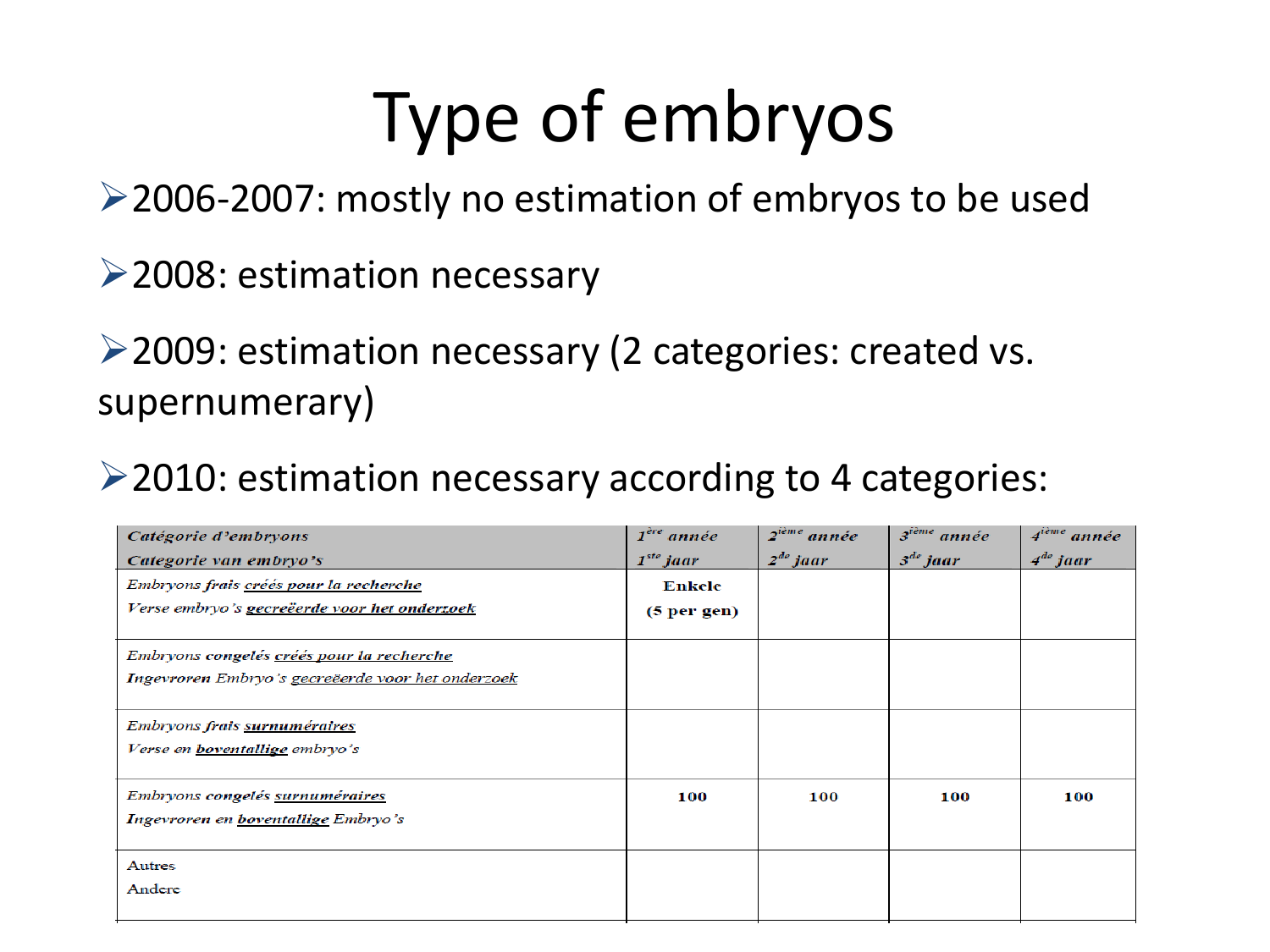# Type of applied embryos

 $\triangleright$  Fresh supernumerary: inferior quality: not for embryo transfer or freezing

Frozen supernumerary: good quality: childwish completed

Created embryos: for specific research goals allowed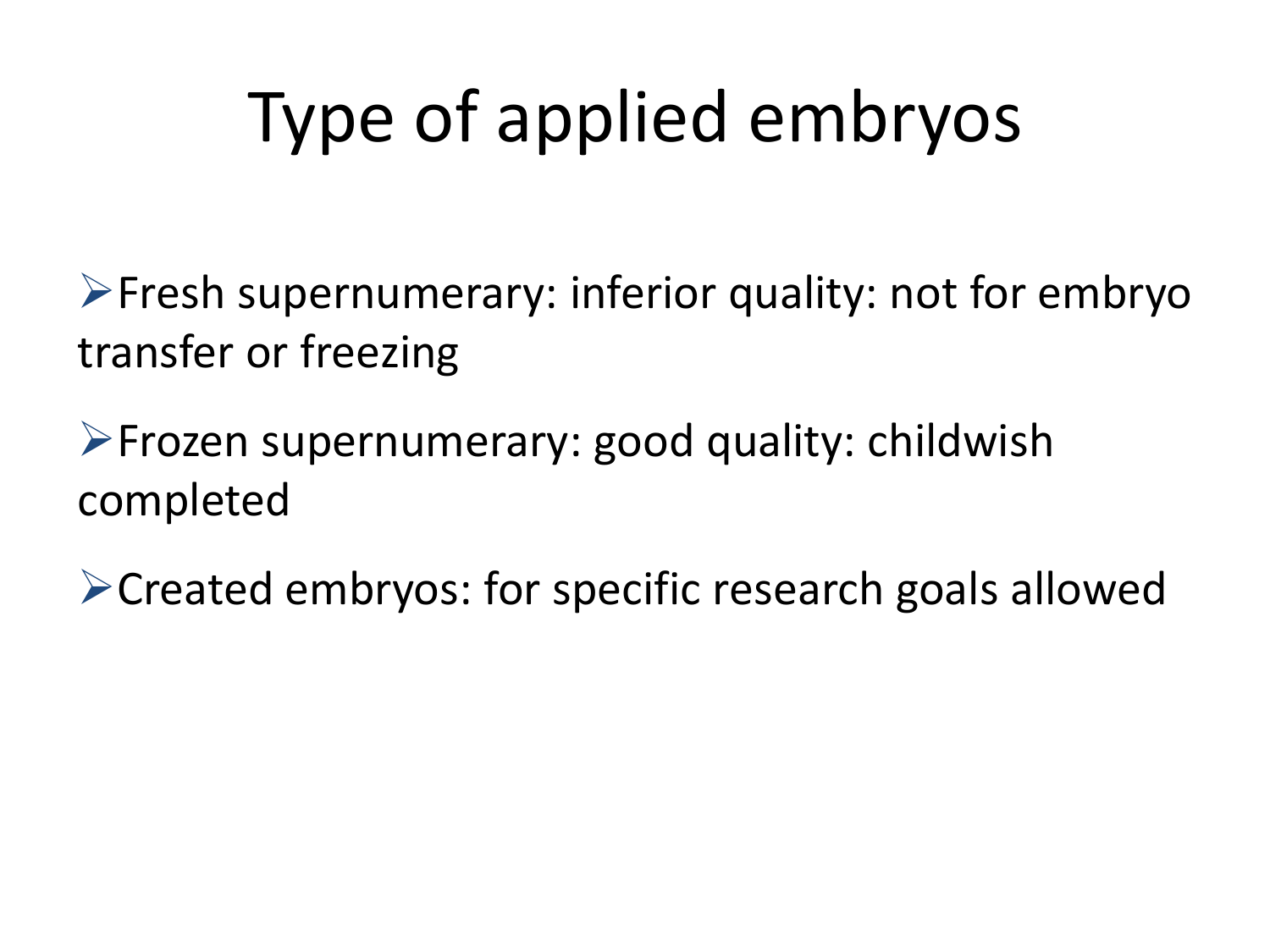# Research projects 2006 – 2012: type & number of embryos applied

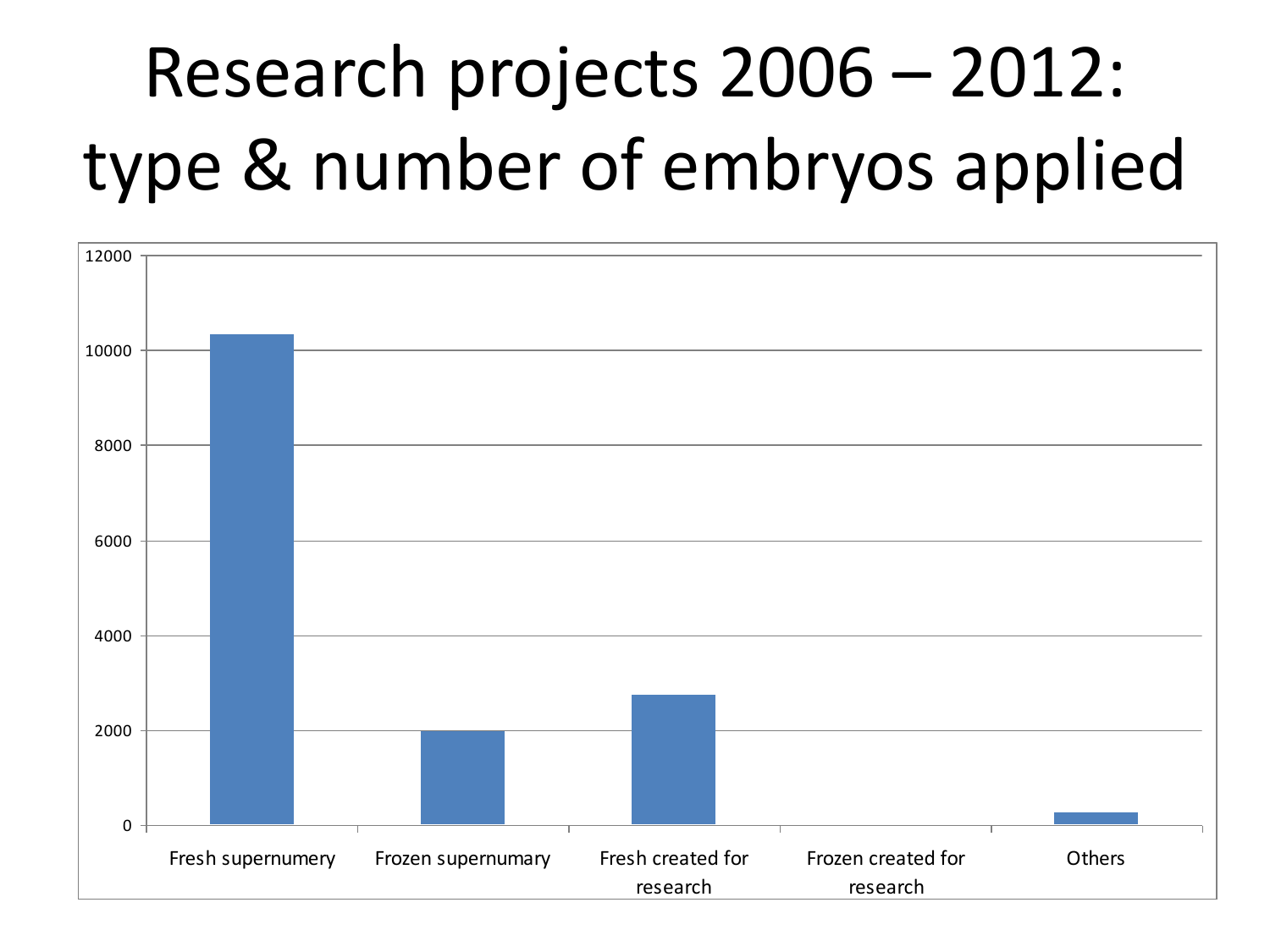# Type of applied embryos

|                             | <b>Belgium situation (2006-2012)</b> | <b>HFEA (2005-2006)</b> |
|-----------------------------|--------------------------------------|-------------------------|
| <b>Fresh supernumerary</b>  | 68%                                  | 70.0%                   |
| <b>Frozen supernumerary</b> | 13%                                  | 25.0%                   |
| <b>Fresh created</b>        | 18%                                  | 5.0%                    |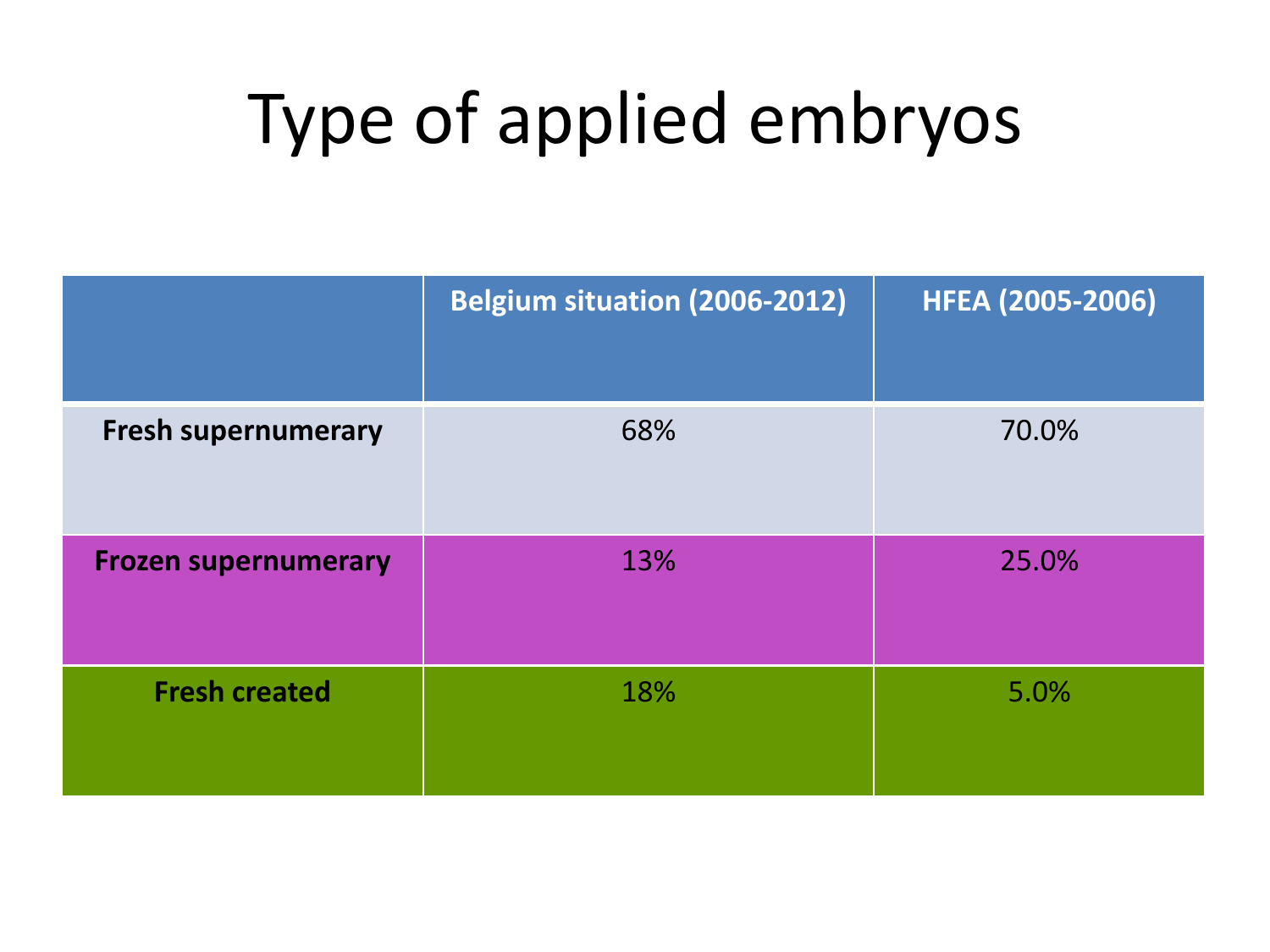# Type of embryos

|                               | Fresh                                | Frozen                               | Created (n)   | Others (n)   | % of total |
|-------------------------------|--------------------------------------|--------------------------------------|---------------|--------------|------------|
|                               | Supernumerary<br>(n)<br>(% of total) | Supernumerary<br>(n)<br>(% of total) | $%$ of total) | (% of total) | embryos    |
| <b>ESC</b>                    | 6000 (58)                            | 1139 (58)                            | 340 (12)      | 0(0)         | 49%        |
| Culture<br>Conditions         | 1580 (15)                            | 0(0)                                 | O(0)          | 0(0)         | 10%        |
| <b>IVM</b>                    | 0(0)                                 | 0(0)                                 | 680 (25)      | O(0)         | 4%         |
| Genetic<br>Analysis           | 1635 (16)                            | 380 (19)                             | 200(7)        | 0(0)         | 15%        |
| Activation/<br>embryo<br>dev. | 430(4)                               | 230(12)                              | 1000 (37)     | 0(0)         | 11%        |
| Cryo                          | 690 (7)                              | 210(11)                              | 522(19)       | 266 (100)    | 11%        |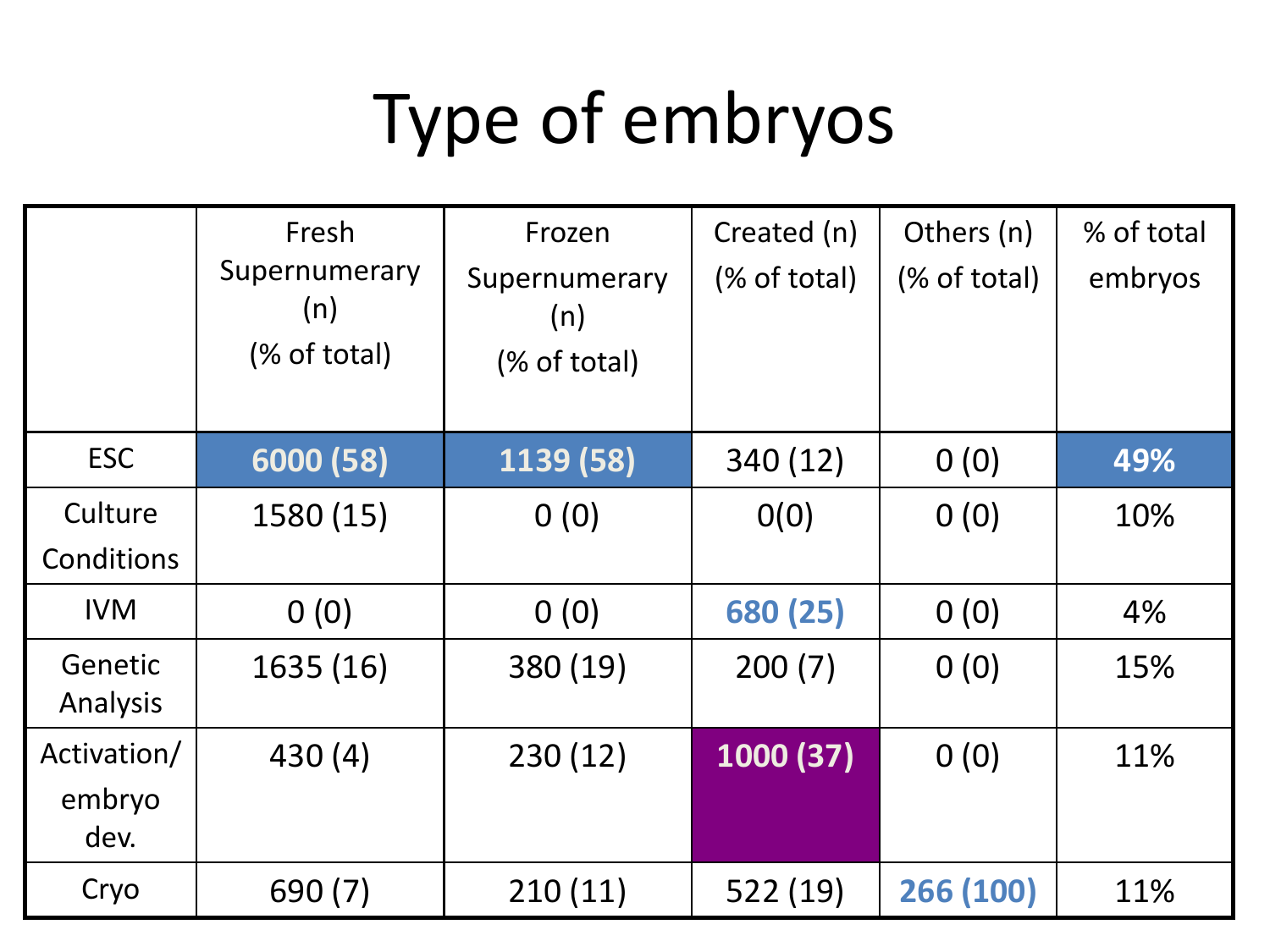# Research projects 2006 – 2012: applied vs. effectively used (n=13)

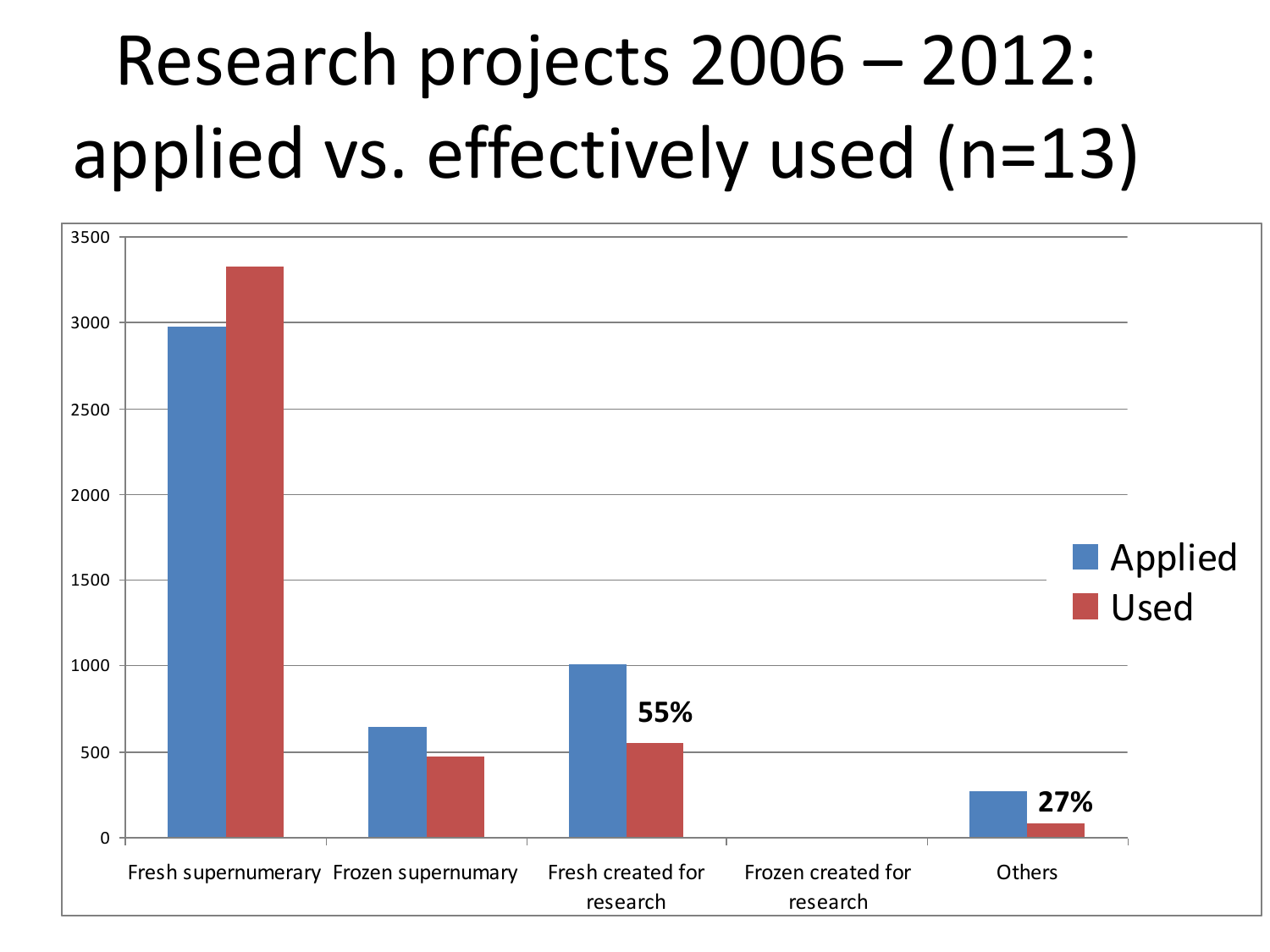# Type of embryos

Worldwide availability of embryos / willingness to donate for research: not easy to map

USA (2003): 400.000 embryos frozen:

only 11.000 designated for research (3%)

Belgium:30,043 embryo's frozen 788 designated for research (26.2%)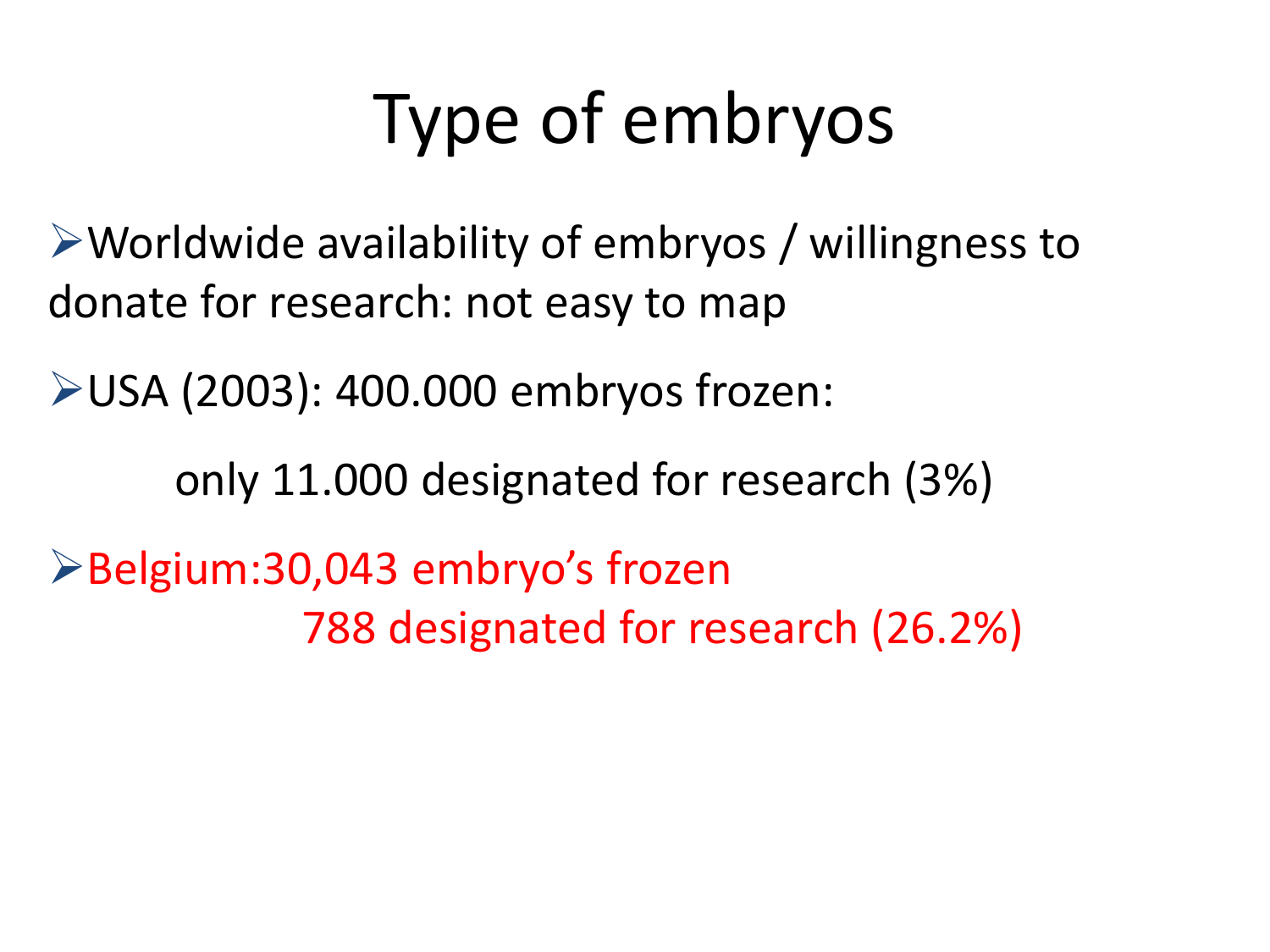## Belgium

Veerle Provoost: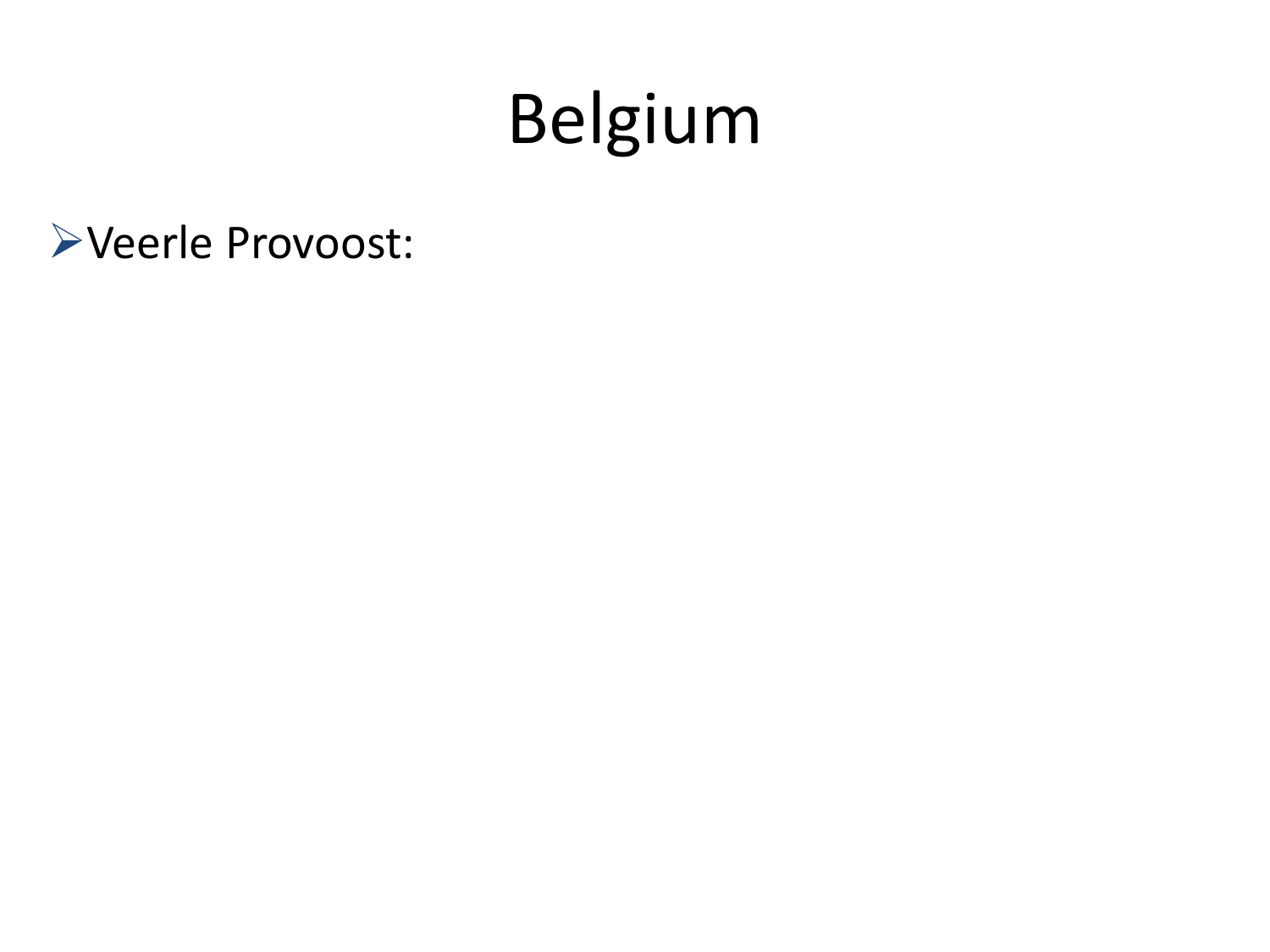# Research projects 2006 – 2012 scientific work follow-up (n=13)

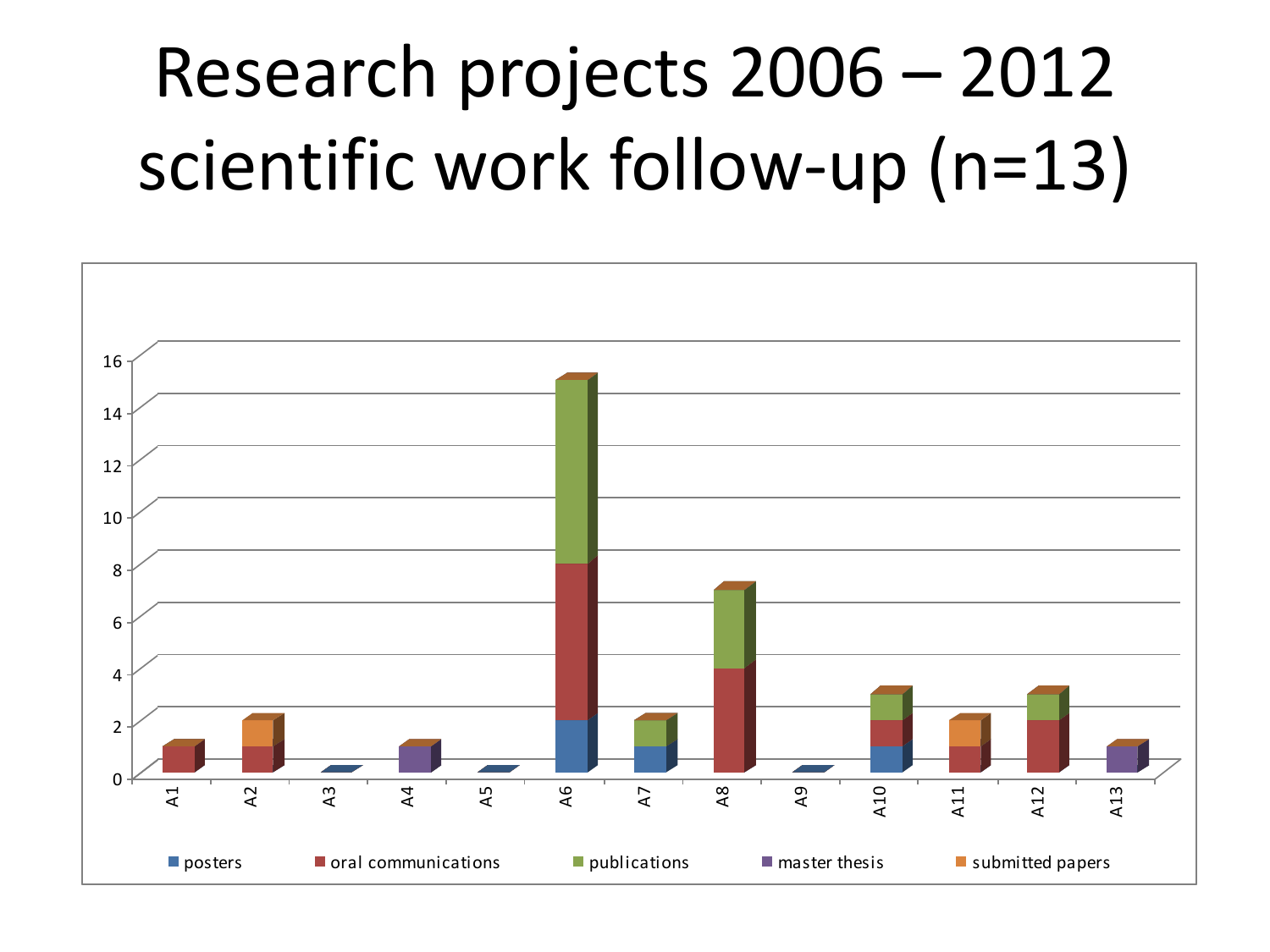

#### Tracking the progression of the human inner cell mass during embryonic stem cell derivation

Thomas O'Leary<sup>1</sup>, Björn Heindryckx<sup>1</sup>, Sylvie Lierman<sup>1</sup>, David van Bruggen<sup>2</sup>, Jelle J Goeman<sup>3</sup>, Mado Vandewoestyne<sup>4</sup>, Dieter Deforce<sup>4</sup>, Susana M Chuva de Sousa Lopes<sup>2,5</sup> & Petra De Sutter<sup>1,5</sup>

#### nature biotechnology

Recurrent chromosomal abnormalities in human embryonic stem cells

Claudia Spits<sup>1</sup>, Ileana Mateizel<sup>1</sup>, Mieke Geens<sup>1</sup>, Afroditi Mertzanidou<sup>1</sup>, Catherine Staessen<sup>2</sup>, Yves Vandeskelde<sup>2</sup>, Josiane Van der Elst<sup>1,3</sup>, Inge Liebaers<sup>1,2</sup> & Karen Sermon<sup>1</sup>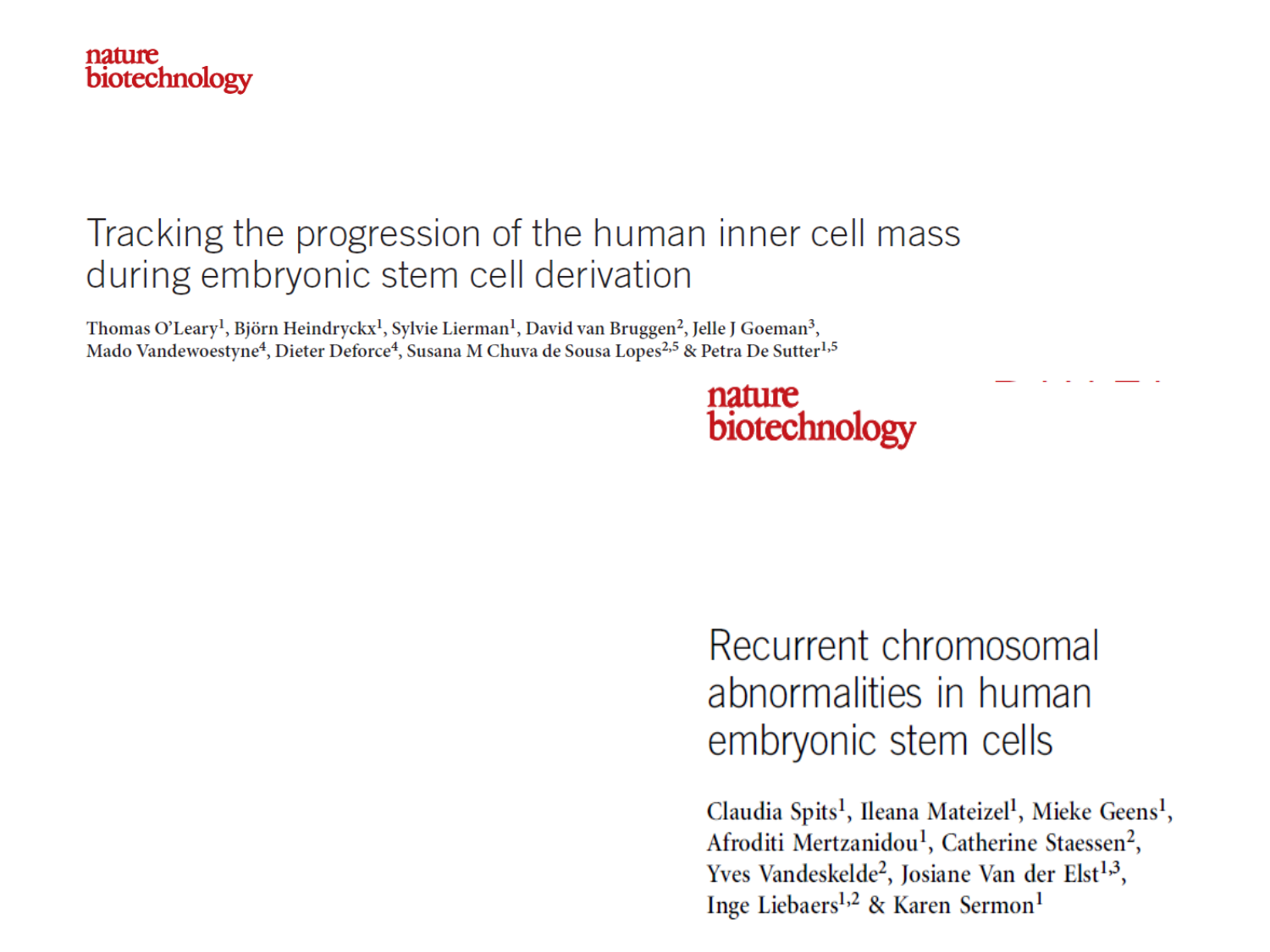# Conclusions

- **LIFCE only decides over embryo research related** to 'experimental & investigational procedures'
- $\Box$ High approval rate
- ■Obligated approval from FCE did not change focus of research subjects
- **Types of embryos:** 
	- $\triangleright$  Mostly fresh supernumerary embryos
	- $\triangleright$  Less frozen supernumerary embryos (reasons?)
	- $\triangleright$  More created embryos (reasons?)
	- $\triangleright$  Overestimation of some categories



 $~$ ~60% for ESC research